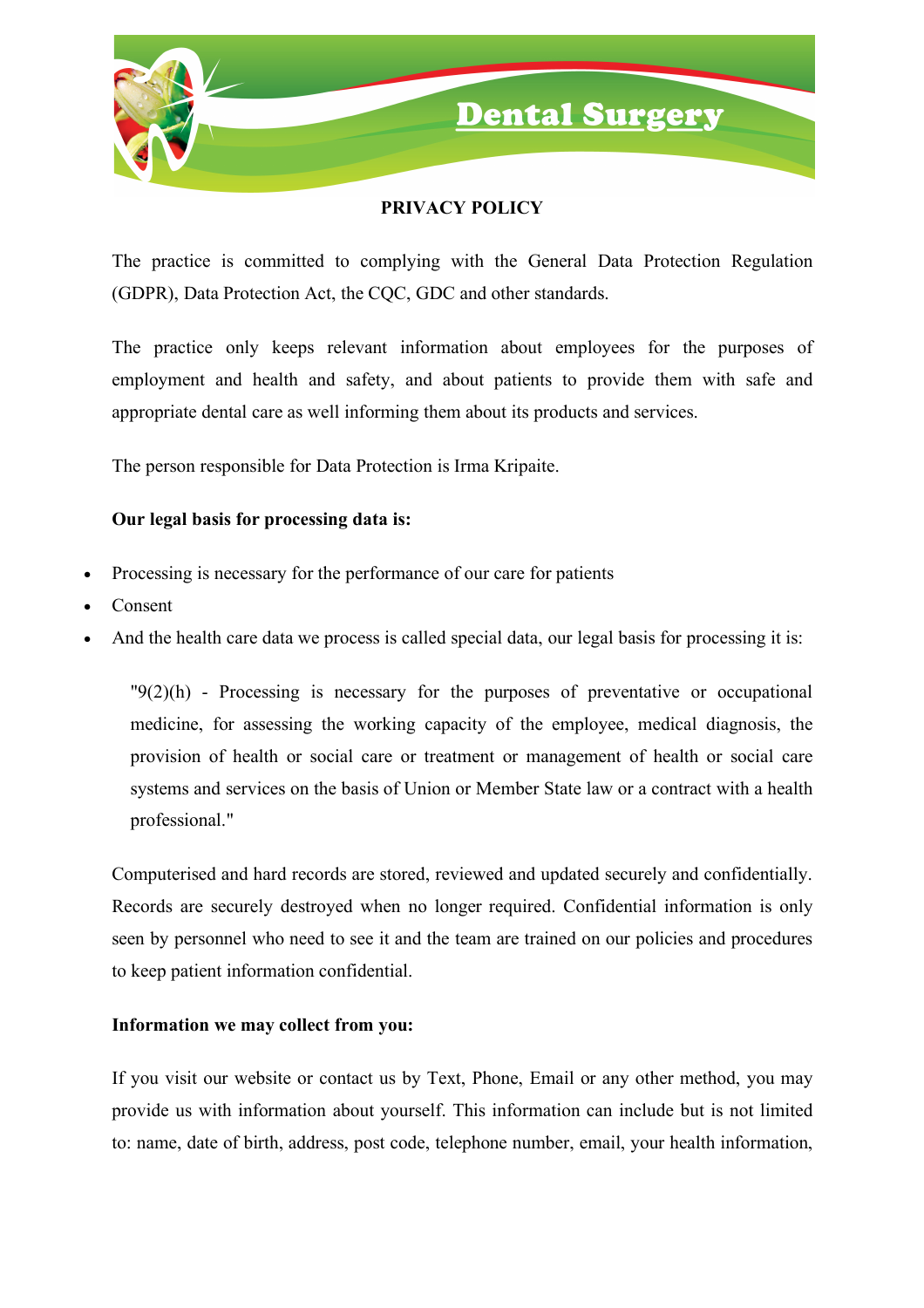

# **Dental Surgery**

photos, card details, and confirmation of method of contact. During your dental appointment we may collect further information about your:

- Past and current medical and dental condition, social habits, preferences, life style
- Information about the treatment that we have provided or propose and its cost
- Radiographs, clinical photographs and study models
- Notes of conversations or incidents that might occur for which a record needs to be kept
- Records of consent to treatment
- Any correspondence relating to you and other health care professionals, for example in the hospital or Medical Specialist Group.

#### **Consent:**

Often, We are processing your data based on a mixture of Legal Obligation, Completion of a Contract, Legitimate Interests & for the purpose of a contract.

If the data is in relation to a child below the age of 16 years, such processing shall be lawful only if and to the extent that consent is given or authorised by the holder of parental responsibility over the child.

You have the right to withdraw your consent at any time as follows: Marketing Emails: Utilising the unsubscribe button at the bottom of every marketing email. Personal Details: By emailing  $\frac{\text{irmosdantys}(a)}{\text{yahoo.com}}$  with your request to restrict processing of your personal data. We will then contact you to confirm once this has been processed.

#### **Transmission and disclosure of Data:**

To facilitate patients' health care, the personal information may be disclosed to a dental laboratory, dentist, doctor, health care professional, hospital, HMRC, Court, police or private dental schemes of which the patient is a member. In all cases only relevant is shared.

We may disclose your data in order to make certain services available to you.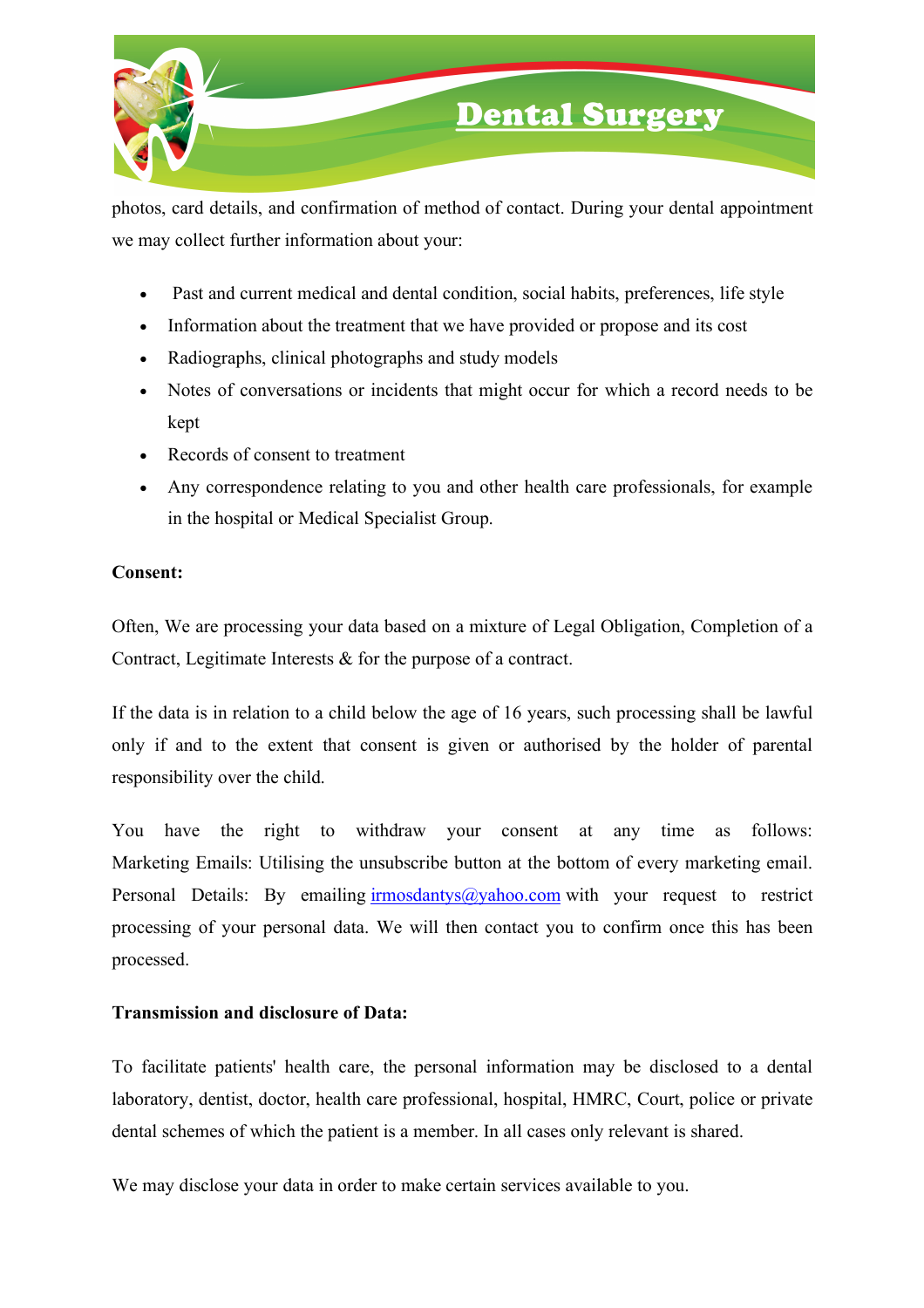

We may disclose your data to:

- Our trusted service providers acting on our behalf who provide services including (but not limited to): Web Hosting, Web analytics, Web integrations, fulfilment of orders, email marketing, marketing, auditing services, accountant firms and other relevant providers required for Us to complete our services.
- Regulatory, Law Enforcement, Fire & Rescue Services & Insurance Agencies. If we receive a request from any of these stated bodies we will pass on any relevant data for their request in line with the regulatory regulations.
- Google Analytics: We use Google Analytics as a marketing tool. We occasionally monitor IP addresses of visitors to assess the usage of our website, traffic & conversion rates. This allows us to confirm which pages are most popular etc. The data collected is completely anonymised and does not link any specific personal data.
- Payment Processing/Banking: Your data is shared with our relative Payment Processing companies &/or banks to allow us to process payments.
- We do not sell your data to any other third party.

In very limited circumstances, such as for identification purposes, or when required by law or a court order, personal data may have to be disclosed to a third party not connected with your health care. In all other situations, disclosure that is not covered by this Code of Practice will only occur when we have your specific consent. Where possible you will be informed of these requests for disclosure.

All confidential information is sent via secure methods. Electronic communications and stored data are encrypted. All computerised clinical records are backed up and encrypted copies are kept off-site. Staff criminal record check information is kept securely in a lockable, non-portable storage cabinet with access strictly controlled and limited to persons who need to have access to this information in the course of their duties.

Unfortunately, the transmission of data via the internet cannot be classed as completely secure. We will strive to protect your personal data, but we cannot guarantee the security of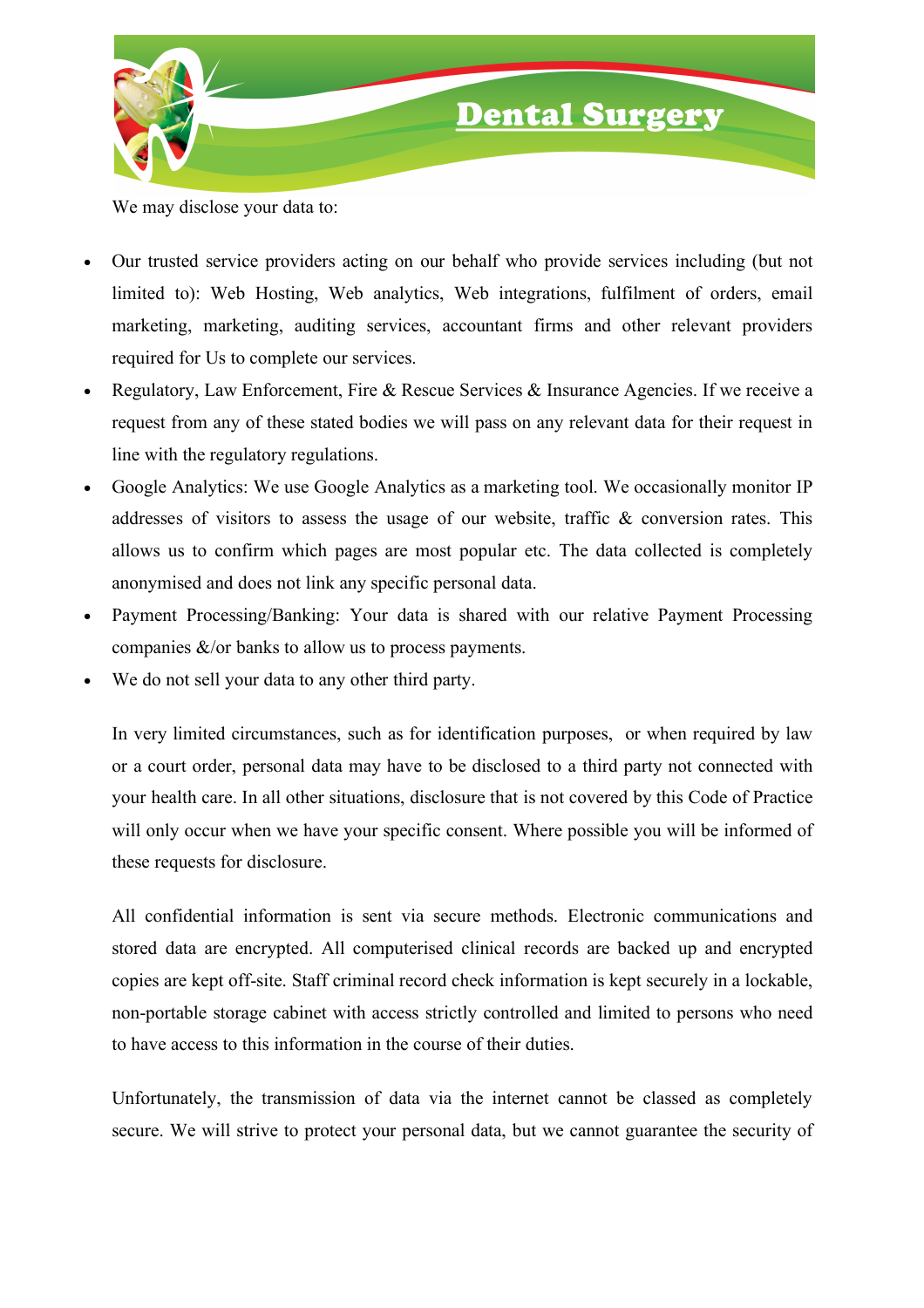

the data once it has been transmitted via the internet, Instagram or Facebook or other online community portals, any transmission is at your own risk.

#### **Business Transfer**

In the event that any entity of Matas Dental Surgery, or substantially all of its assets, are acquired by one or more third parties as a result of an acquisition, merger, sale, reorganisation, consolidation or liquidation, Personal Information may be one of the transferred assets.

#### **Your Rights**

Personal data shall be processed in accordance with the rights of data subjects under this Act.

- a right of access to a copy of the information we hold on you;
- a right to object to processing that is likely to cause or is causing damage or distress;
- a right to prevent processing for direct marketing;
- a right to object to decisions being taken by automated means;
- a right in certain circumstances to have inaccurate personal data rectified, blocked, erased or destroyed; and
- a right to claim compensation for damages caused by a breach of the Act.

#### **Subject Access Requests**

Patients and team members can have access to view the original of their records free of charge. Copies of patient or team member records are provided following a written request to the Practice Manager using the ICO Subject access request template. Radiograph copies are charged at the current cost of taking x-rays at the practice. The requested copies will be provided within 30 days on receipt of payment.

An employee or a patient may challenge information held on record and, following investigation, should the information be inaccurate the practice will correct the records and inform person of the change in writing.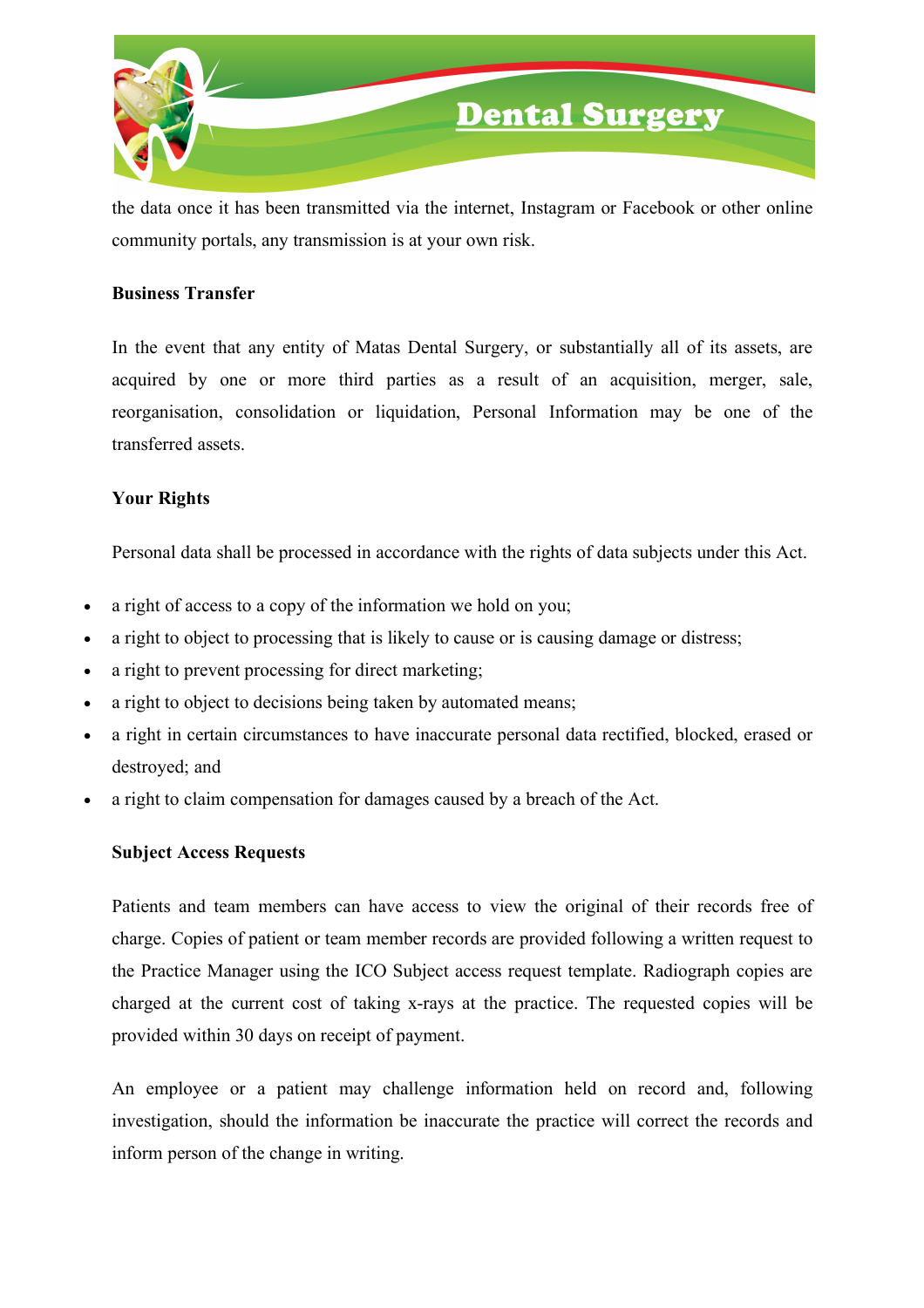

# **Dental Surgery**

When the request for information is about the personal data of a child, the practice will consider if the child is mature enough to understand their rights. If they do, then the practice will consider responding directly to the child rather than the parent. If it is decided that the child is not mature enough to understand their rights, and there is some doubt about parental responsibility, proof of identity and evidence of parental responsibility will be requested. The practice will update its privacy notice to ensure its gives information in a language that can be understood by a child on any processing of children's personal data.

When the practice receives a third-party request for information on someone else's behalf (e.g. from a solicitor) evidence of their permission will be requested, this could be a written authority to make a request or a power of attorney.

When the practice receives a third-party request for information for a patient who lacks the mental capacity to manage their affairs the practice will ask to see evidence of a Lasting Power of Attorney or the evidence of appointment by:

- The Court of Protection in England & Wales;
- The Sheriff Court in Scotland: and
- The High Court (Office of Care and Protection) in Northern Ireland

This policy should be read in conjunction with the Confidentiality Policy, and the Information Governance Policy.

#### **Job Applicants**

All of the data you provide in the application process will only be utilised for the purpose of progressing your application with us. The information you provide will be held securely by Us whether the data is electronic or in a physical format.

We will use the contact details provided to contact you to discuss/progress your application.

If your application is unsuccessful and there is no requirement to keep your data, we will dispose accordingly.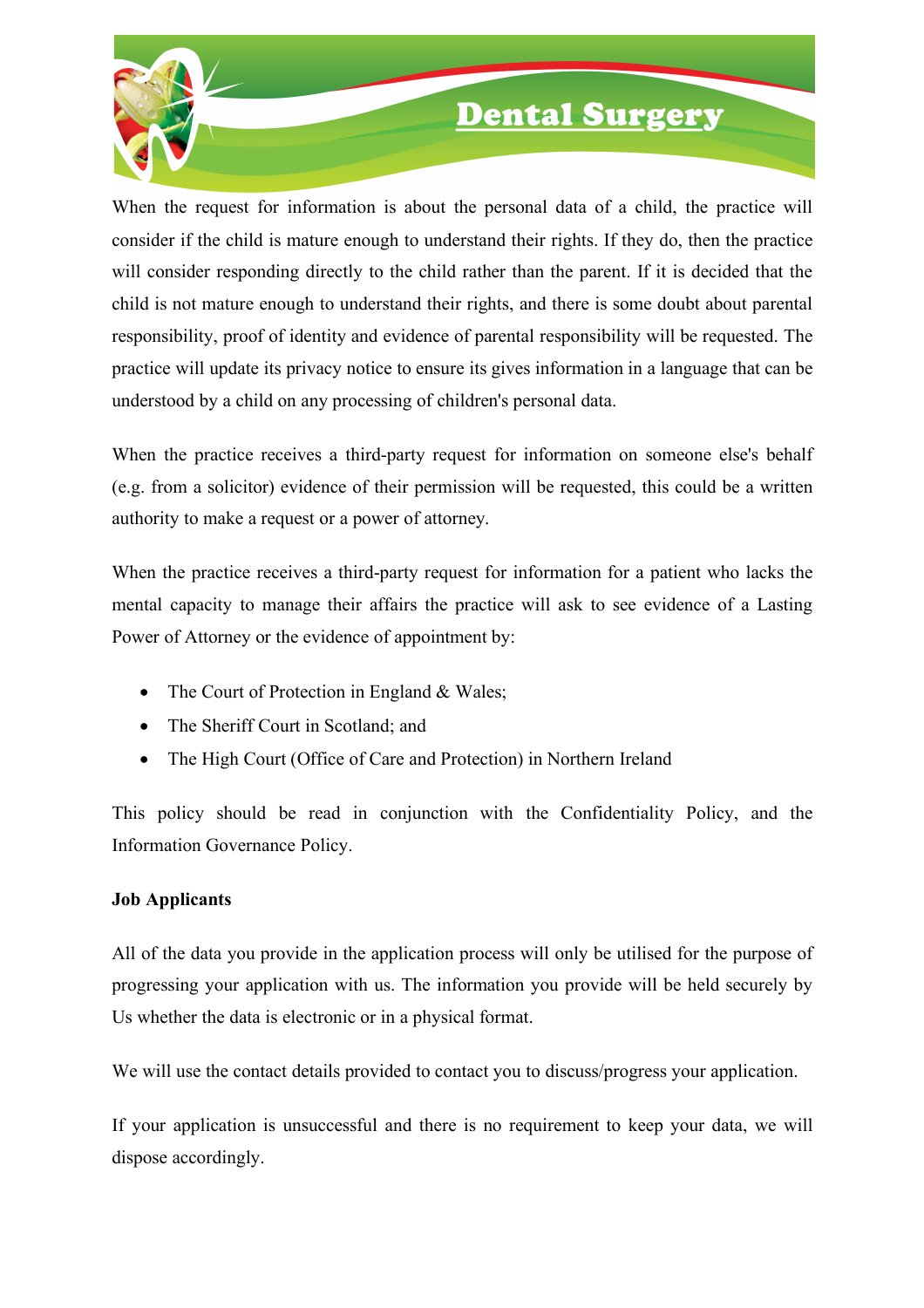

#### **Security**

We will always hold your information securely. To prevent unlawful disclosure or access to your information, we have implemented strong physical and electronic security safeguards. We also follow stringent procedures to ensure we work with all personal data in accordance with the Data Protection Act 1998.

#### **Data Breach**

Matas Dental Surgery has appropriate procedures to ensure personal data breaches are detected, investigated and reported effectively, including procedures to assess and then report any breaches to the ICO where the individual is likely to suffer some form of damage, e.g. through identity theft or confidentiality breach.

The practice will report serious data breaches to the ICO within 72 hours of becoming aware of the essential facts. The practice will keep a log of all data breaches and record the basic facts, effects of the breach and remedial action taken.

#### **How long do we keep your data**

We will retain your dental records and orthodontic study models while you are a practice patient and after you cease to be a patient, for at least eleven years, or for children until age 25, whichever is the longer.

#### **Changes to our privacy notice**

We withhold the right to change/updated our Privacy Notice as required in the future. Any changes will be posted on this page.

#### **Contact:**

If you have any questions or queries on how We use your personal data that are not answered here, or if you wish to exercise your rights, please contact us by any of the following methods: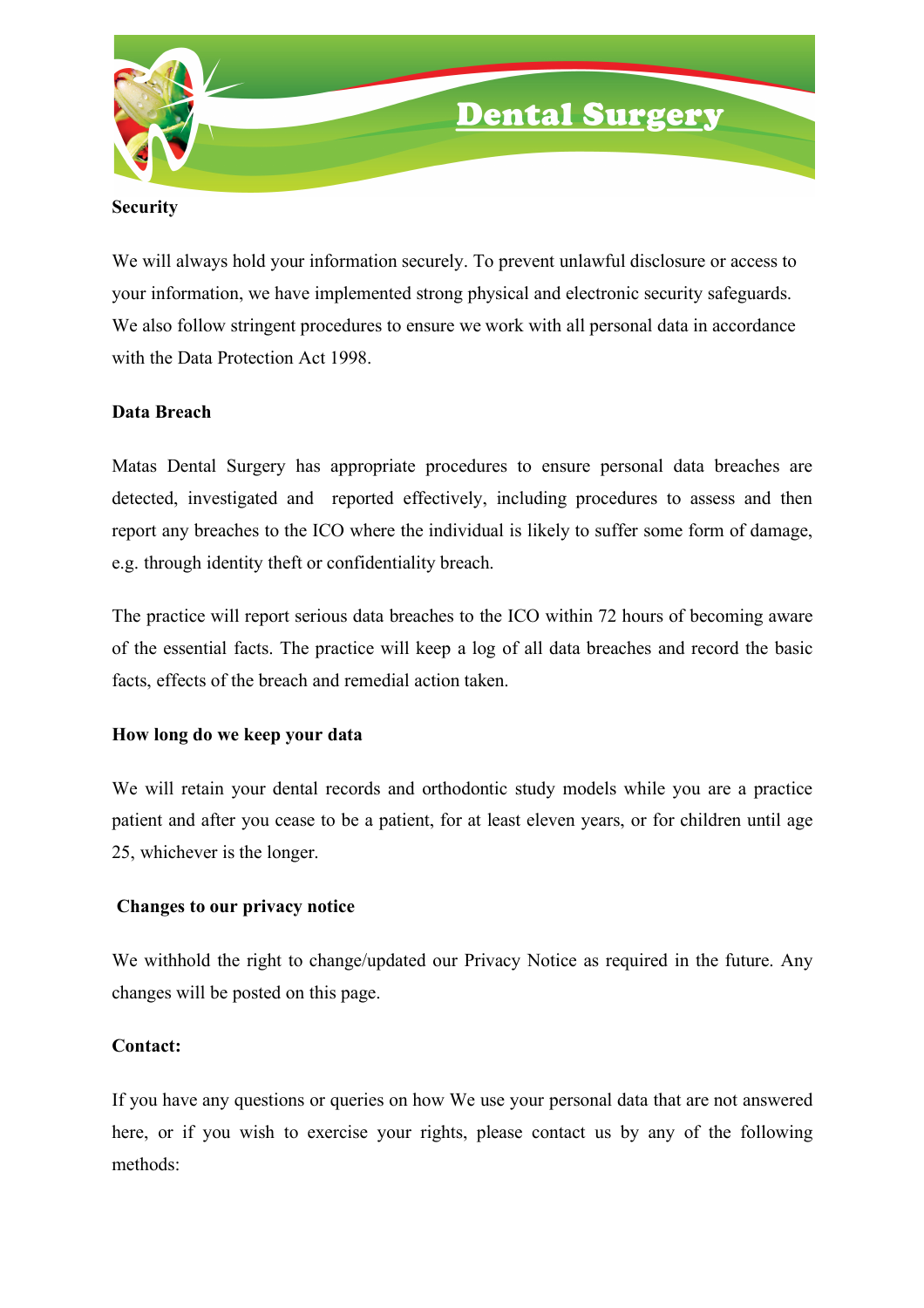

- Write to us: Matas Dental Surgery, 105A Romford Road, London, E15 4LY
- Emails Us: irmosdantys@yahoo.com

If you do not wish personal data that we hold about you to be disclosed or used in the way that is described in this Code of Practice, please discuss the matter with your dentist or write to us. You have the right to object; however, this may affect our ability to provide you with dental care. You have a right to withdraw your consent at any time, however this will not be retrospective.

### **Complaints:**

If at anytime you are unhappy with our use of your information, you can contact us on the methods above in the contact section.

You are also entitled to lodge a formal complaint with the UK Information Commissioner's Office using any of the below contact methods:

Telephone: 0303 123 11113 Website: https://ico.org.uk/concerns/ Post: Information Commissioner's Office Wycliffe House Water Lane Wilmslow Cheshire SK9 5AF

#### **Links to other websites**

Our website may contain links to other websites.

Please note that we have no control of websites outside of the www.irmadental.co.uk domain. If you provide information to a website to which we link, we are not responsible for your data protection and privacy.

Always be wary when submitting data via interactive website templates. Study the website